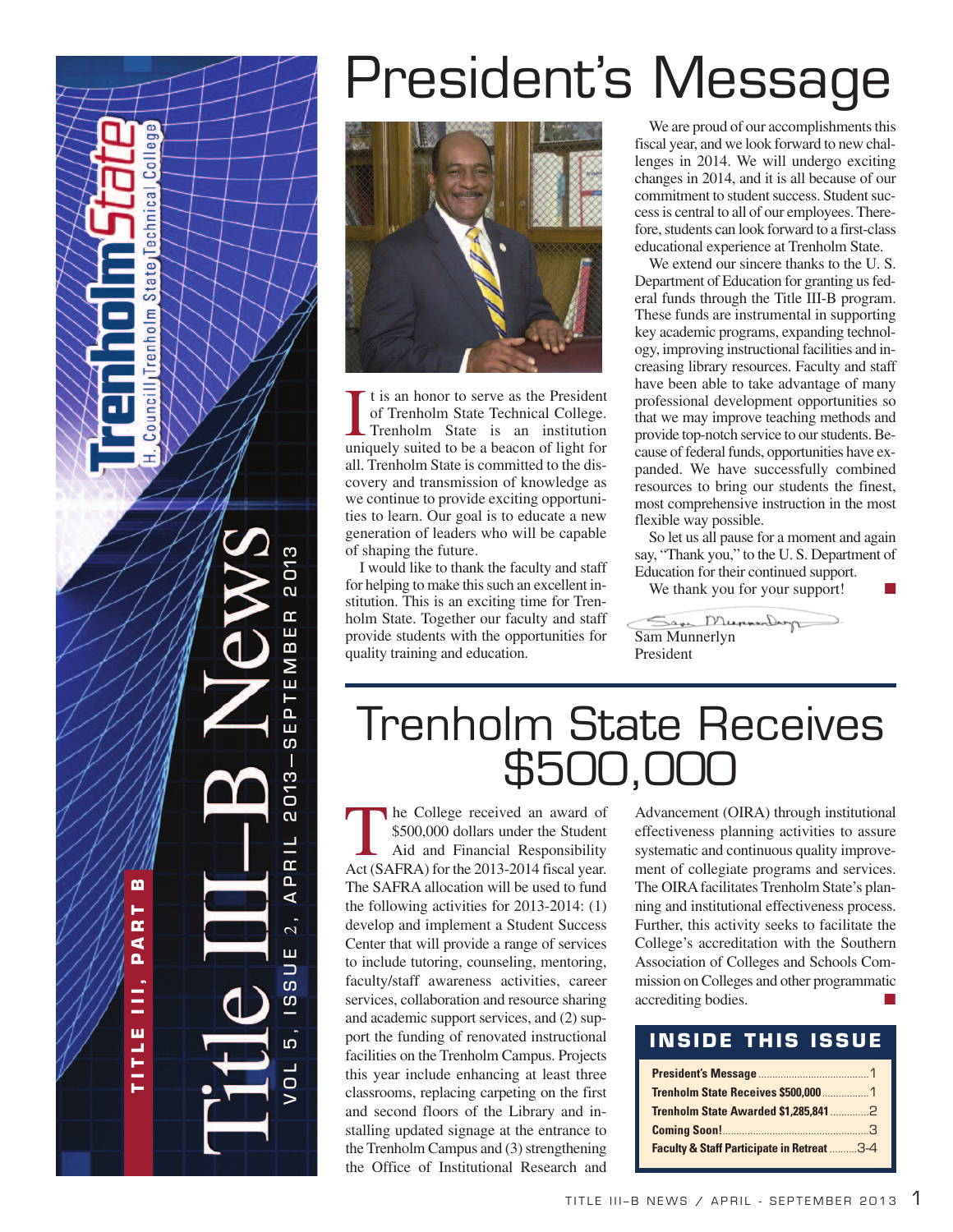## **Trenholm State Technical College Title III-B Team**

#### **ACTIVITY DIRECTORS**

**Activity I** Mr. Phillip Allen Dr. Marilyn Whiting

**Activity II** Mr. Dennis Monroe

**Activity III** Mrs. Regina Rudolph

**Activity IV** Mr. Paul Blackmon

**Activity V** Dr. Mimi Johnson

### **Title III-B Program Administration**

Mrs. Arlinda K. Knight **Director** 

Mrs. Glenda Davis Administrative Assistant

Ms. Michelle Simmons Web Developer

## **Title III-B Historically Black Colleges and Universities Program**

H. Councill Trenholm State Technical College 1225 Air Base Boulevard Montgomery, AL 36108 Mr. Samuel Munnerlyn President

For more information about Title III-B, visit *www.trenholmstate.edu* and click on Administration and the Title III-B link.

# Trenholm State Awarded \$1,285,841

renholm State received \$1,285,841<br>for fiscal year 2013-2014 under the<br>Title III, Part B, Strengthening His-<br>torically Black Colleges and Universities for fiscal year 2013-2014 under the Title III, Part B, Strengthening Historically Black Colleges and Universities grant. The grant award will be used to fund five activities. These activities are designed to increase program offerings, enhance or improve physical plant deficiencies, and provide funding to improve its information technology, library, and retention areas.

#### **Enhancing Academic Growth and Strengthening Faculty and Staff through Professional Development**

This activity is designed to enhance the quality of instruction by updating the classrooms and laboratories with state-of-theart equipment to prevent obsolescence and to meet the changing needs within the College service area. Its aim is also to include relevant continuing education and improved training of the faculty and to facilitate the College's accreditation with the Commission on Colleges of the Southern Association of Colleges and Schools.

Mr. PhillipAllen and Dr. Marilyn Whiting will lead the activity.

#### **Updating Instructional Facilities**

This activity will utilize a multi-pronged approach to alleviating the deficiencies in the physical facilities of the College. The activities to be undertaken will focus on improving/updating at least two classrooms to ensure a conducive learning environment, repairing/renovating existing campus buildings that currently house academic programs/ courses, increasing lighting and ensuring safe walkways for students, faculty and staff in and around the campus.

Mr. Dennis Monroe will provide leadership for the activity.

#### **Strengthening Management Information Systems**

This activity will address the problems in the College's current system of managing and collecting information. The activity seeks to promote better use of the College's administrative network and technology by proving administrative computing and technology-related training sessions for faculty, staff, and advisors.

The security of the College's computer system will be strengthened, and needed software and hardware updates will also be purchased to update the College's administrative network.

Mrs. Regina Rudolph will provide leadership for the activity.

#### **Improving Library Resources and Services**

The focus of this activity is to strengthen and improve library resources by increasing library books, periodicals, and other educational materials, including telecommunications materials. The activity will strengthen and improve library resources by increasing library resources available to students and faculty. Activities will also include increasing the access to the College's archival collection by adding to and enhancing the digital collection. Professional development opportunities for staff development are included to keep abreast of trends related to library management and technology.

Mr. Paul Blackmon will lead the activity.

#### **Increasing Student Retention**

This activity's aim is to provide retention monitoring and early warning intervention systems that will identify high-risk students and provide assistance. This activity will also seek to increase student engagement and promote social learning through planning, designing and hosting activities and programs designed to enhance career counseling and student engagement. An effective evaluation program will also be implemented to increase the College's graduation rate.

Dr. Mimi Johnson will provide leadership for the activity. **■**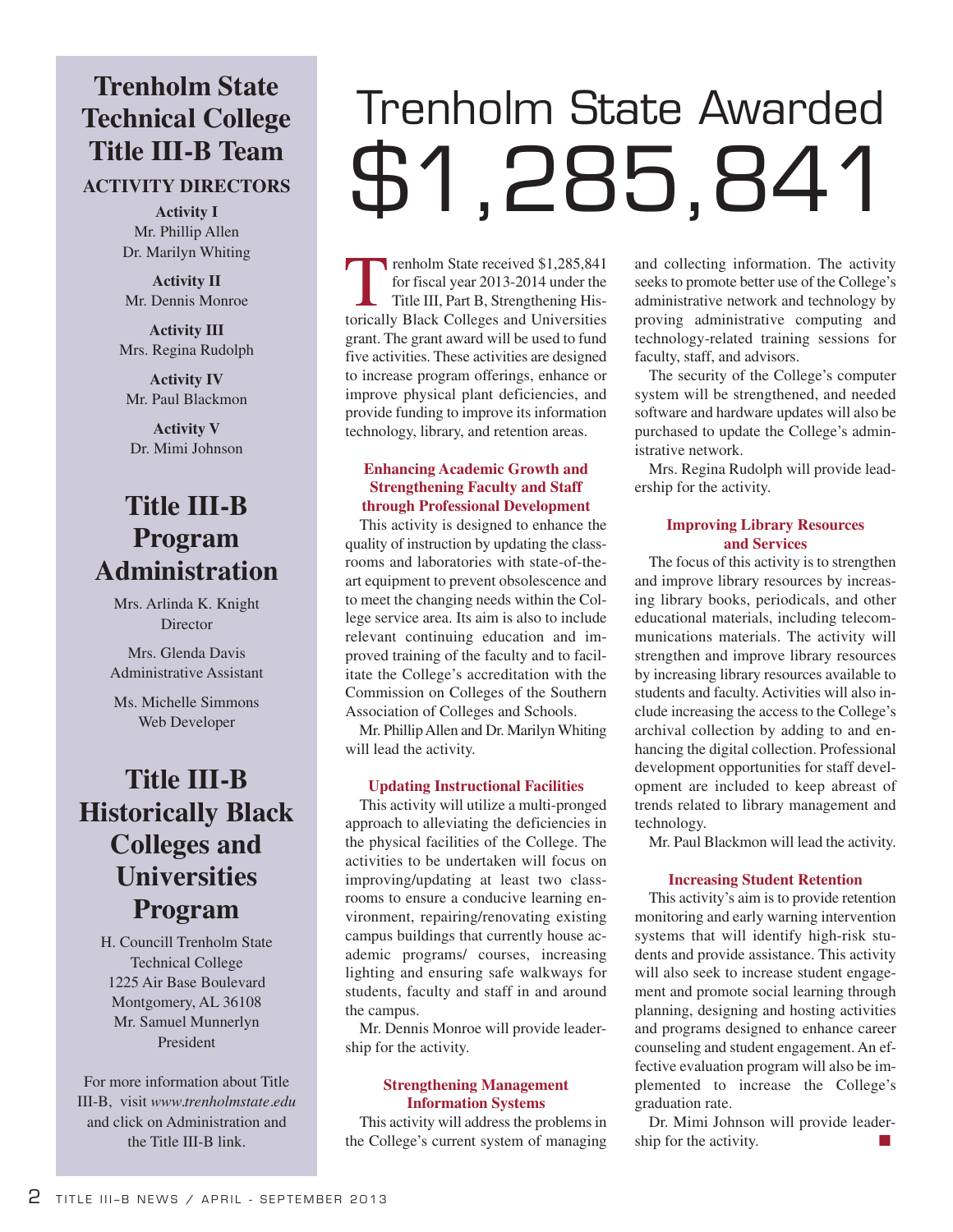

#### **New Student Success Center**

The Student Success Center will increase student engagement in learning through improved pedagogy, expand learning outside of classrooms, and develop a centralized student success center to improve access to support services.

The mission is to provide a centralized and integrated center with high expectations for all students with an emphasis on academic readiness skills to persist and graduate from the institution. The Center will give students a learning environment that motivates them to make positive life choices by making academics a priority and by attending classes daily and utilizing resources to obtain success in the classroom.

The Center will promote better academic success among Trenholm State students in terms of academic progress and retention. The Center will provide a range of services with a goal to reach students where they are and provide a bridge to where students need to be academically and socially. The Student Success Center will help all students achieve their academic and personal goals.

Employees in the center will include the Coordinator of the Student Success Center and the Retention/Advising Specialist.

#### **Opening of Job Placement and Follow-up Office**

The Job Placement Office will be re-established by December 2013. The Office will offer assistance to students with a career planning path to success. The Office will work closely with the Student Success Center to provide full service to our students. The Job Placement and Follow-up Office will provide a variety of free employment services to our students. A computer lab will be available to help students create or update resumes.

The Job Placement and Follow-up Office will coordinate job fairs, information sessions and events for job opportunities. The Office will also work to ensure an accurate and up-to-date website for student job opportunities.

#### **Expansion of Institutional Research and Advancement Office**

Additional staff will be added to the Office of Institutional Research and Advancement. The Office of Institutional Research and Advancement will be expanded by hiring an Accountability and Assessment Coordinator, who will work under the supervision of the Director of Institutional Research and Advancement and will assist in the coordination, development and implementation of a strategic and comprehensive accountability plan which includes regional accreditation and local, state and federal accountability requirements. This position is responsible for managing systems necessary to meet and maintain regional accreditation requirements, interim reporting requirements, and all other local, state, and federal accountability requirements. This employee will support and maintain the regional accreditation efforts and reports including preparing, verifying, and validating information used; publishing and monitoring SACS standards; and ensuring continued compliance with all standards College-wide.

#### **Additional Staff added to the Library**

The Reference/Information Literacy Librarian will develop, maintain and provide reference services. This employee will coordinates "specialized instruction" programming to include activities such as orientation, course-related bibliographic instruction (information literacy) and in-house training. The anticipated start date for this employee is November 1, 2013. **■**

# Faculty and Staff Participate in Retreat

**AFaculty and Staff Retreat was co-**<br>ordinated to enhance academic<br>staff through professional development acordinated to enhance academic growth and strengthen faculty and tivities. A focus of Activity I is to increase opportunities for faculty and staff development through the sponsoring of relevant seminars and workshops. The activity sponsored the 2013 Retreat held on May 9, 2013, at the Renaissance Hotel and Conference Center in Montgomery, Alabama. The theme for this year's retreat was "R-E-S-P-E-C-T." This theme was chosen

to help faculty and staff develop strategies to enhance customer service to our students, prospective students and faculty and staff. Engaging in activities planned around the theme, the faculty and staff enjoyed a fun-filled and educational day. Faculty and staff were also recognized for their excellent work and years of service. Another highlight to this year's retreat was

the award recognition given annually to one faculty member and one staff member for outstanding work and service. The winner of this year's award for faculty was Mrs. Sharon Watts. Mrs. Arlinda Knight was chosen as the winner of the award for staff. Thirty-one employees received service milestone recognitions. The Leadership Trenholm Class of 2013 were presented with graduation certificates.

The retreat offered employees a chance to relax as well as become educated on topics important to all. Employees left the retreat with a clear understanding of the importance of striving for excellence in the quality of service that we provide to our students, faculty and staff. **■**